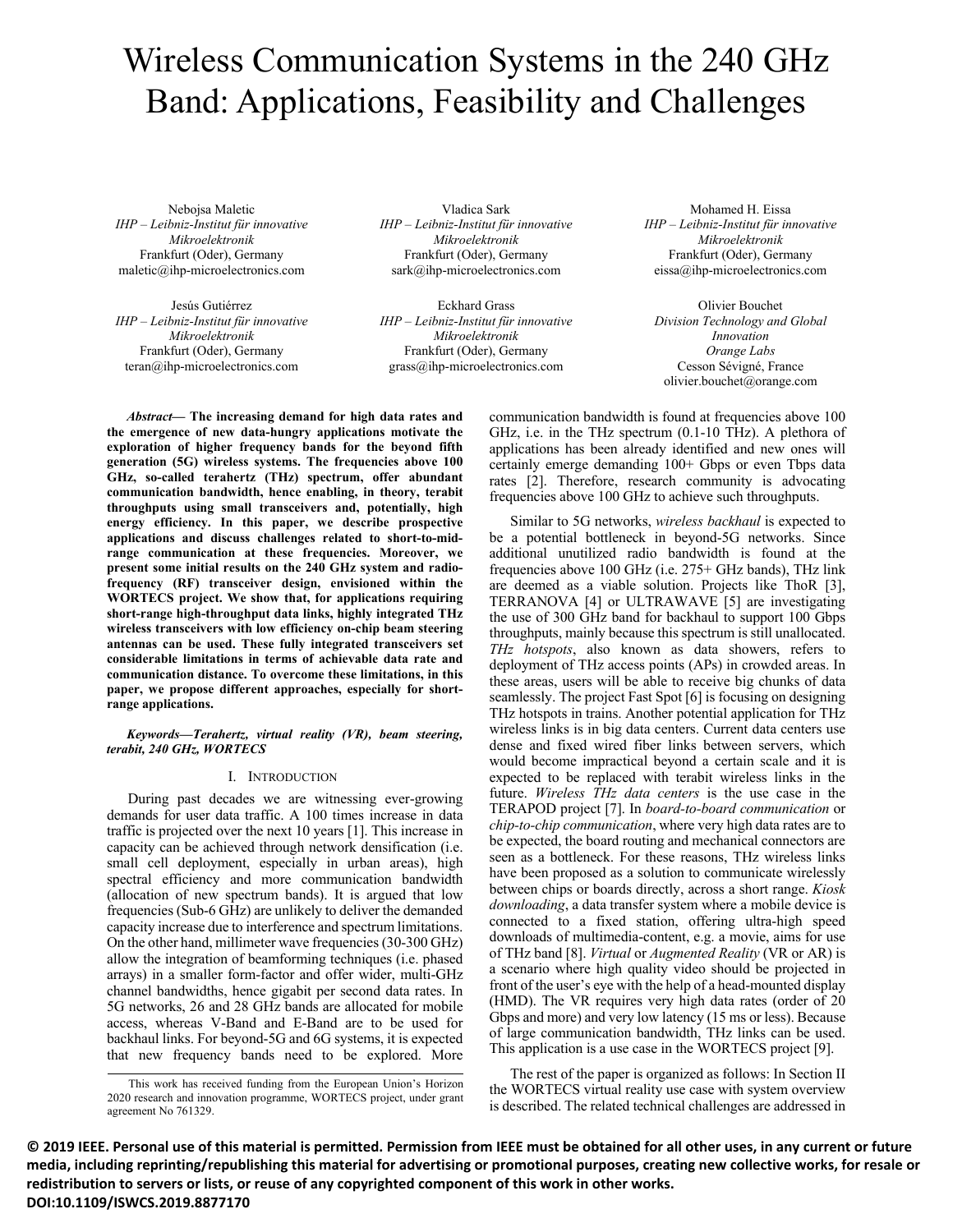Section III, whereas envisioned approach, feasibility and initial results are presented in Section IV. Section V concludes the paper with the future work.

# II. THE WORTECS PROJECT VIRTUAL REALITY USE CASE

The WORTECS project focuses on a VR use case. In this use case, a number of users are gathered together in an empty room within the same VR scenario. The users are carrying VR HMDs, which are connected on a central VR system using a high throughput, low latency wireless connection. In this project this connection is triplicated, i.e. there is a THz connection, an optical wireless connection and a fiber wireless fiber connection. The optical wireless connection cannot achieve the required throughput, but it can be used as a redundant link in cases when the THz link is blocked or not available due to other reasons. An inter-Media Access Control (Inter-MAC) Layer2.5 is used to decide which link is going to be used for data transfer, based on the link quality [10].

To obtain excellent user experience, a high video resolution and high refresh rates (up to 120 Hz) are needed in the HMDs [11]. Video compression is usually employed, but it adds additional latency to the video, which introduces, so called, motion sickness. In WORTECS the overall latency (data transmission and data compression) is constrained to 3 ms. The low latency constraint requires low video compression ratios which, on the other hand, does not significantly reduce the required wireless throughput. These requirements were investigated within the WORTECS project, leading to wireless throughputs of 120 Gb/s [11].

A block diagram of the VR use case is shown in Fig. 1. The HMDs can be connected to the VR system using the three available wireless technologies. The Inter-MAC Layer2.5 (HetNet in Fig. 1), based on a link quality indicator (LQI), decides which technology is going to be used for a given user, when multiple connections are available. There is additional device, called LightHouse (see Fig. 1), which uses infrared lasers for estimation of the VR users' positions [12].

The current system requires the user to carry a laptop in a backpack introducing additional discomfort. To address this, the WORTECS project proposes a lightweight communication and positioning system that can be mounted on the HMD. This system should support high throughputs (up to Tbps) and high precision positioning, while at the same time being power efficient.

#### III. CHALLENGES AND FEASIBILITY

In this section we address several challenges related to design of THz transceivers for high-speed data communication and user positioning in the context of VR.



Fig. 1. The WORTECS VR system architecture.

The available *semiconductor technology* and the design of the transceiver determine the suitable frequency of operation. The current Complementary Metal-Oxide Semiconductor (CMOS) technology has limited *f*t and *f*max and, therefore, obtaining high output power is challenging. On the other hand, a high performance SiGe technology (e.g. IHP's 130 nm [13]) is able to deliver a higher output power at frequencies above 100 GHz, by sacrificing the transceiver efficiency. The IHP's SG13G2 technology has a reported *f*t/*f*max of 300/500 GHz. To have minimum current and power gain from the Heterojunction Bipolar Transistor (HBT), the frequency range 210-250 GHz is a suitable choice for the frequency of operation. With future enhancements in the SiGe technology [14], the frequency band 255-325 GHz standardized by IEEE.802.15.3d could be targeted as well. Further increase in the output power and improved transceiver power efficiency would be also possible.

THz links face several difficulties and challenges stemming from *propagation phenomena*. For indoor scenarios, like the VR scenario considered here, the main propagation phenomena is the free-space path loss (FSPL). For example, the FSPL is 94 dB at 5 meter distance at 240 GHz. The atmospheric attenuation at these frequencies can be up to a few dB/km, making it negligible compared to the FSPL. If no direct path is available, i.e. a Non-Line-of-Sight (NLoS) scenario, a reflected path can be used. In this case, additional attenuation can be expected due to scattering [15].

Given the aforementioned propagation phenomena, to achieve meaningful communication distances *high gain antennas* must be used. For instance, 25 dBi transmit and receive antenna gain is required to achieve a distance of 2 meters [16]. These solutions are bulky and only possible using, for instance, external high-gain horn antennas. Nevertheless, in this case, special attention should be paid when designing the interconnections between the RF electronics and antenna to reduce possible losses. A second solution is to use on-chip antennas integrated with RF electronics, which is possible thanks to the advances in silicon technologies. Such solution are interesting for applications requiring low to moderate distances. However, the design of on-chip antennas poses several challenges, such as low gains, low radiation efficiency, layout constrains due to metal density rules, on-wafer characterization, etc [17]. Typical onchip antennas include dipole, loop, Yagi-Uda, slot antennas and their variations [17]. For example, an on-chip folded dipole at 240 GHz has 7.5 dBi gain and radiation efficiency of 75% [18], [19]. The small antenna gain constraints the system to short-range applications. The on-chip antennas are typically combined with lens antenna to boost the gain and increase communication distance [19], [20]. To further increase distance at THz frequencies, one can build an on-chip antenna array and, in this way, obtain the necessary beamforming gain.

Having a high gain antenna leads to a narrow antenna radiation pattern, or pencil beam, which makes the alignment of the beams between a transmitter and a receiver challenging. Alignment of narrow beams of two transceivers in two directions (azimuth and elevation) would require testing of high amount of possible combinations, which is a time consuming process. An alternative would be to perform a hierarchical *beam search*, but this would require changing of beam width, hence antenna gain, which would significantly reduce the useful communication distance.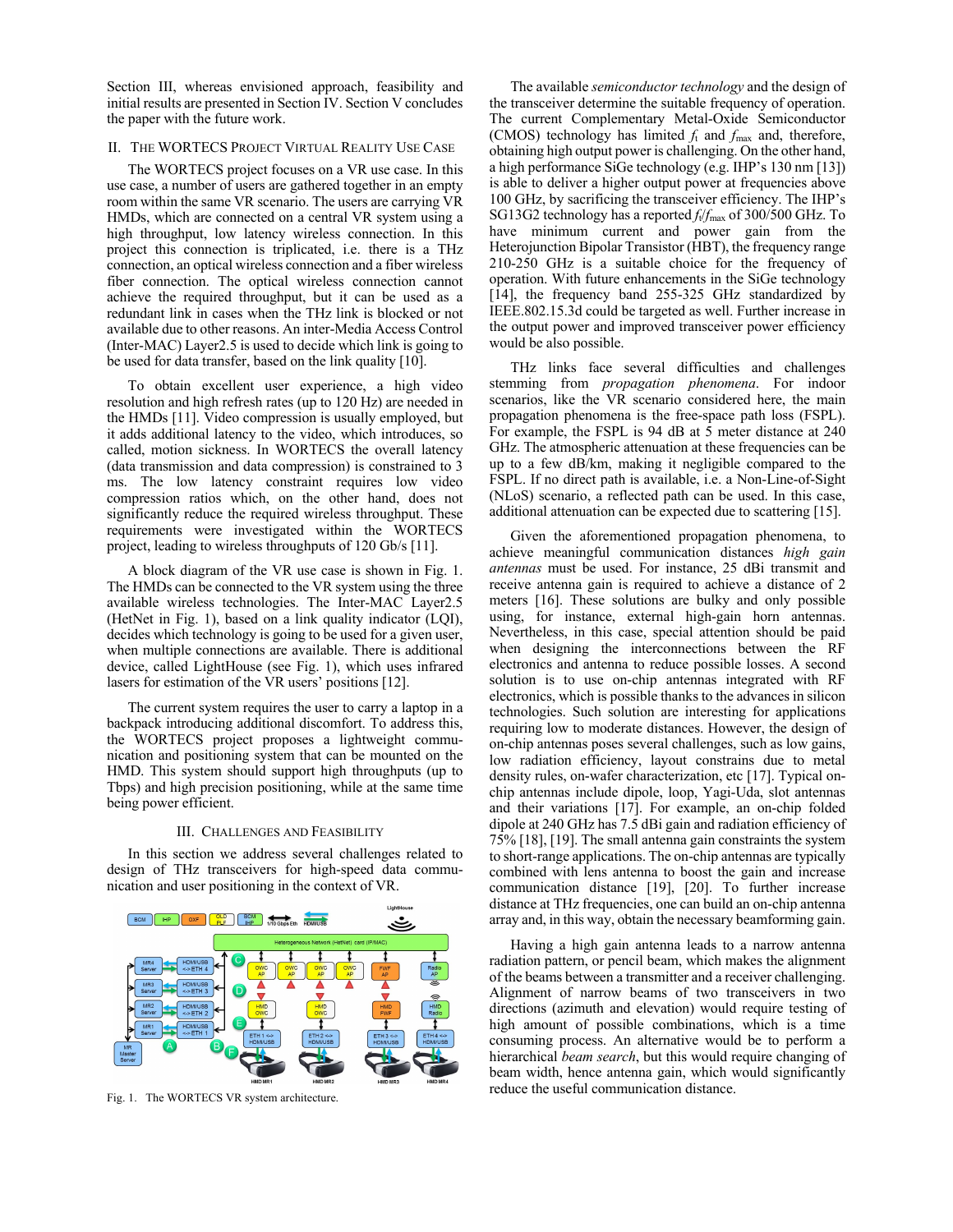| No. elements in antenna array<br>$(azimuth \times elevation)$ | $16\times2$                         | $16\times1$                | $8\times2$                 | $8\times1$ |
|---------------------------------------------------------------|-------------------------------------|----------------------------|----------------------------|------------|
| TX Power [dBm]                                                | 22.5                                | 19.5                       | 19.5                       | 16.5       |
| TX antenna gain [dBi]                                         | 18                                  | 15                         | 15                         | 12         |
| RX antenna gain [dBi]                                         | 18                                  | 15                         | 15                         | 12.        |
| FSPL @ 5m [dB]                                                | 94                                  | 94                         | 94                         | 94         |
| RX power (10 GHz BW) [dBm]                                    | $-35.5$                             | $-44.5$                    | $-44.5$                    | $-53.5$    |
| Noise floor [dBm]                                             | $-74$                               | $-74$                      | $-74$                      | $-74$      |
| Receiver Noise Figure [dB]                                    | 15                                  | 15                         | 15                         | 15         |
| Implementation loss [dB]                                      | 5                                   | 5                          | 5                          | 5          |
| SNR [dB]                                                      | 18.5                                | 9.5                        | 9.5                        | 0.5        |
| Possible modulations<br>$(QBER = 10^{-3})$                    | 160AM<br><b>OPSK</b><br><b>BPSK</b> | <b>OPSK</b><br><b>BPSK</b> | <b>OPSK</b><br><b>BPSK</b> |            |

TABLE I. LINK BUDGET, SNR AND POSSIBLE MODULATION FORMATS

Regarding the *baseband (BB) processing*, the first issue one can encounter is associated with the signal generation and acquisition. Generation and acquisition of signals having bandwidths larger than a few GHz is challenging, especially if it should be low power. There are a few data converters on the market supporting these bandwidths, but not fulfilling the low power requirement. The second issue is the processing speed of the BB processor. Nevertheless, there are already available parallel approaches for achieving multi-gigabit throughputs.

One important parameter to bear in mind is the *energy consumption*. The THz systems or devices are to be used in battery-powered devices too. Such systems should be operating within a predefined energy limits. A typical mobile device should consume about 1 W of power, i.e. an energy per bit of around 10-100 pJ/bit for data rates of tens to onehundred Gbps. This energy consumption refers to a full transceiver, meaning an RF transceiver, BB and MAC processors. If the power is divided equally among these parts, an RF transceiver would consume around 333 mW. This is considerably less than currently available RF front-ends reported in the literature. For example, the RF transceiver in [21] consumes 1.2 W with -4 dBm output power. In [19], the transmitter consumes 0.375 W while the receiver consumes 575 mW corresponding to 15 pJ/bit and 23 pJ/bit, respectively, without taking the BB and MAC processors into account.

Finally, *precise localization* of the user is also a challenge in the WORTECS project. At the moment, a special laser system is usually used for precise positioning. Using the Sub-6 GHz bands for precise positioning is not possible due to the limited bandwidth, which limits the positioning precision to more than 1 meter. On the other hand, the THz band offers huge bandwidth, opening new opportunities for high, subcentimeter, precision positioning.

#### IV. APPROACH, SOLUTIONS AND INITIAL RESULTS

In the WORTECS project, many of the mentioned challenges are addressed. The main limitation was imposed by the limited output power as well as the high FSPL. Starting from the link budget and considering the current technology constraints, a few different configurations were chosen as favorable. In Table I, the available link budget and signal-tonoise (SNR) ratios are shown. The maximum expected bandwidth of the developed analog front-end (AFE), according to the performed simulations is about 17 GHz.

## *A. Analog Front-End for 240 GHz*

The AFE developed in the WORTECS project can be divided into several sections, starting with carrier signal generation, the up and down converters, power amplification and phase shifting (or beam steering), completing the overall beam steering chip set.

*Sub-THz carrier generation*: The sub-THz carrier signal is generated on chip to avoid interfaces at such high frequencies. The frequency multiplier-by-N chains promise broadband operation allowing the utilization of a commercial of-the-shelf frequency source. A 40 GHz multiplier-by-8 LO chain was developed, multiplying a 30 GHz signal to generate the 240 GHz carrier. A 0 dBm of output power with drain efficiency of 0.4% is achieved [22].

*Single phase transmitter and receiver*: A direct conversion architecture promises wideband operation and reduced power consumption. Hence, a direct conversion transmitter and receiver were designed utilizing a single mixer as a first step to demonstrate BPSK modulation transmission. The transmitter and the receiver are integrated with the LO chain and on-chip antenna in a single chip, realizing a fully integrated transceiver (see Fig. 2). Data rates up to 25 Gb/s are demonstrated across 15 cm link distance, as an initial step toward the targeted system [19].

*Power amplification*: To achieve the required system specification the transmitted power per element needs to be increased. Therefore, a 4-way power amplifier was designed with zero-degree power combining. The PA achieves an output 1-dB compression point of 10.5 dBm across 55 GHz of 3-dB bandwidth [23].

*Vector modulator*: To perform beam steering, the phase of each element needs to be controlled. The vector modulator allows for a more flexible resolution when compared to a digital phase shifter. In this work, a wideband vector modulator is utilized with a simulated root-mean-square phase error of less than 3 degrees.

*Beam steering chip*: By integrating several vector modulators on the same chip and several chips on the same board, a large-scale phased-array system can be built, using a modular approach. The routing of the LO to the different chips must be symmetric to assure the synchronization of the different antenna elements.

### *B. Phased Antenna Array*

As discussed previously, high gain antennas are needed to achieve the necessary link budget. Since the user is moving, usually a few antennas pointing to different directions would be required. Lightweight on-chip antennas can be positioned on different sides of the HMD. With this approach, the user would always have a high-speed THz link, independently of the direction in which the HMD is pointing. The multiple antennas on the HMD can be used to gain diversity, using a single modem, or for each of them, a separate modem making multiple redundant links can be deployed. The envisioned Inter-MAC Layer2.5 can select one of these links based on the LQI.

In WORTECS, an on-chip phased antenna array is being developed. The configurations being investigated are 8×1, 16×1, 8×2 and 16×2 (see Table 1) antenna elements. The main approach would be to produce chips with, for example, 4 antennas and to mount them on a carrier in order to build the required arrays. According to Fig. 3 all of the elements would be connected to independent phase shifters. This would enable two dimensional (elevation and azimuth) steering for the  $8\times2$ and 16×2 antenna configurations.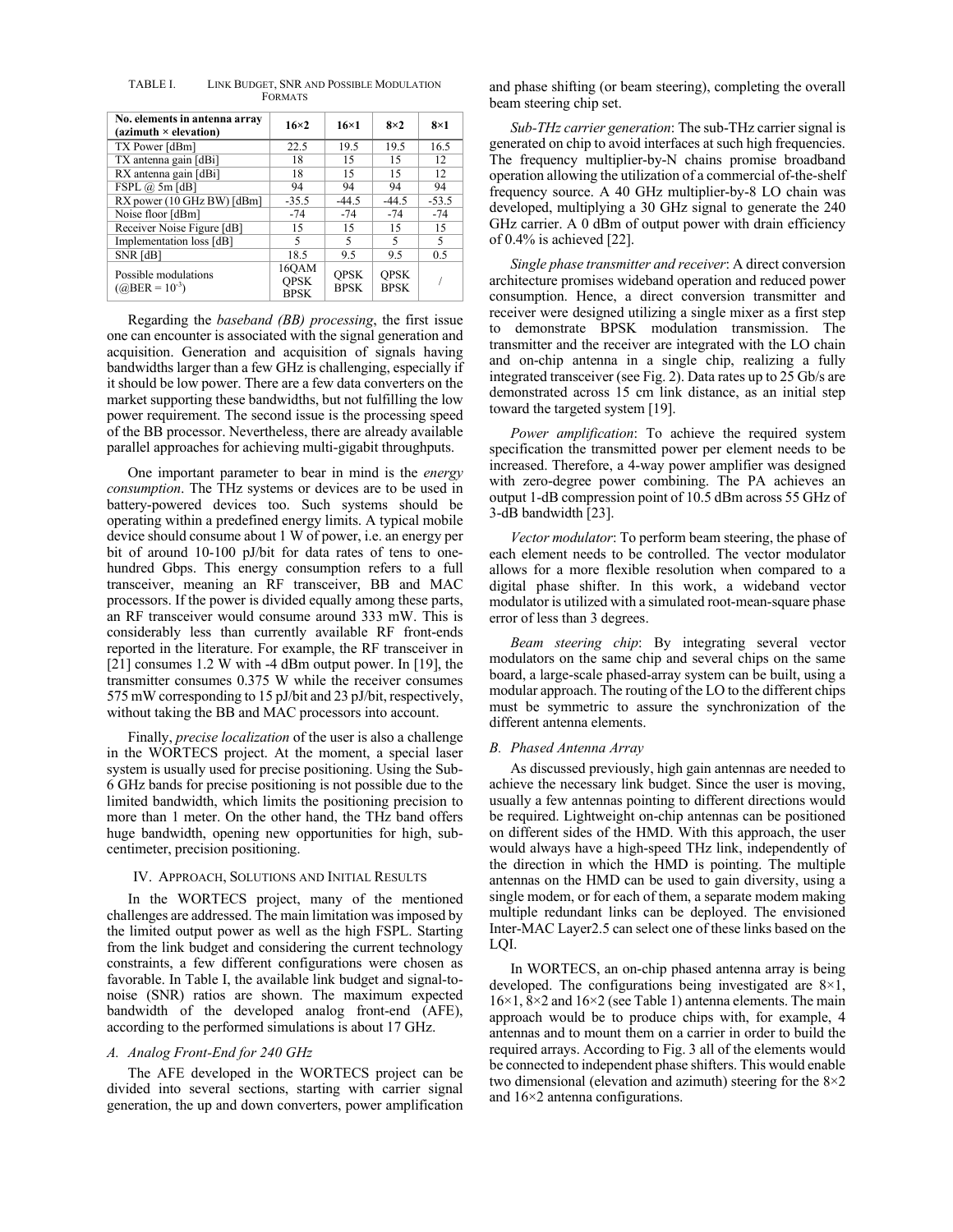

Fig. 2. Die photo of a) transmitter, and b) receiver with an on-chip antenna [19].

The radiation patterns and the antenna gains were approximately estimated in MATLAB. A toolbox called ArrayCalc [24] was used for this purpose. This toolbox uses ideal antenna elements and calculates the phased antenna array gain as well as the radiation pattern. It does not take into account the feeding structures as well as the non-idealities of a real antenna.

In Table I, the available link budget and the possible modulation formats for different antenna arrays are given. The preferred solution would be the  $16\times1$  array, since it has a 3 dB beam width of approximately 60 degrees in the elevation plane. This would cover all the needed elevations in the VR scenario. The antenna array has a 3 dB beam width of approximately 6 degrees in the azimuth plane. The radiation pattern is shown in Fig. 4. The beam steering would be performed only in the azimuth plane. The array with  $16\times2$ elements allows using 16QAM, but due to the narrower radiation pattern in the elevation plane, two-dimensional beam steering must be performed.



Fig. 3. a) Beamforming phased array transmitter, b) simulated phase plot of the vector modulator at 240 GHz.

# *C. Modulation Coding Schemes and BB Processing*

Typical wireless communication systems designed to operate at THz frequencies use on-off keying (OOK) modulation. The use of OOK simplifies the BB processing as well the interface to the RF front-end. With the OOK it is sufficient to use 1-bit analog-to-digital converters (ADC), hence supporting the large signal bandwidth. However, the OOK has low spectral efficiency of 0.5 b/s/Hz, making it difficult to achieve more than 10 Gb/s over a 10 GHz bandwidth. For that reason, it is necessary to use modulation schemes with higher spectral efficiency (for instance BPSK – 1 b/s/Hz, QPSK – 2 b/s/Hz, 16QAM – 4 b/s/Hz).

As given in Table I, the maximum communication distance is 5 meter for the VR scenario. The FSPL equals 94 dB at the carrier frequency of 240 GHz. With the phased array system  $(16\times1)$ , the realized SNR is 9.5 dB accounting for an implementation loss of 5 dB and a noise figure of the receiver of 15 dB. Targeting an uncoded bit-error-rate (BER) of  $10^{-3}$ , the required SNR is 7 dB for BPSK and QPSK. With strong forward error correction (FEC), such as turbo or LDPC code, it is possible to reach a coded BER of 10-6. However, complex modulation formats as the one mentioned above require highbit resolution digital-to-analog converters (DACs) and ADCs with large signal bandwidths. This makes the transceiver design extremely challenging, when ADCs with more than 10 GHz bandwidth are required. Although use of timeinterleaved solutions (e.g. 6-bit ADC with 20 GSps [25]) makes single transceiver solution viable, its main limitation is the high power consumption and the low bit resolution (limiting the usable modulation schemes). This can be resolved by using frequency-interleaved (FI) transmitter and receiver, as the one reported in [26]. One can build a large bandwidth signal by combining several smaller bandwidth (2- 3 GHz) signals by frequency division multiplexing (FDM). Therefore, with 4 sets of data converters supporting 3 GHz each, a bandwidth of more than 10 GHz can be covered. This is realistic since the newest RF System-on-Chip (RFSoC) solutions from Xilinx [27] have multiple data converters (up to 8) with these specifications. Furthermore, each small bandwidth signal can be processed by independent BB core, making the effective noise floor per FDM channel 10 dB lower than the one given in Table I.



Fig. 4. Radiation patterns of a 16×1 antenna array in a) azimuth and b) elevation. c) 3D radiation plot.